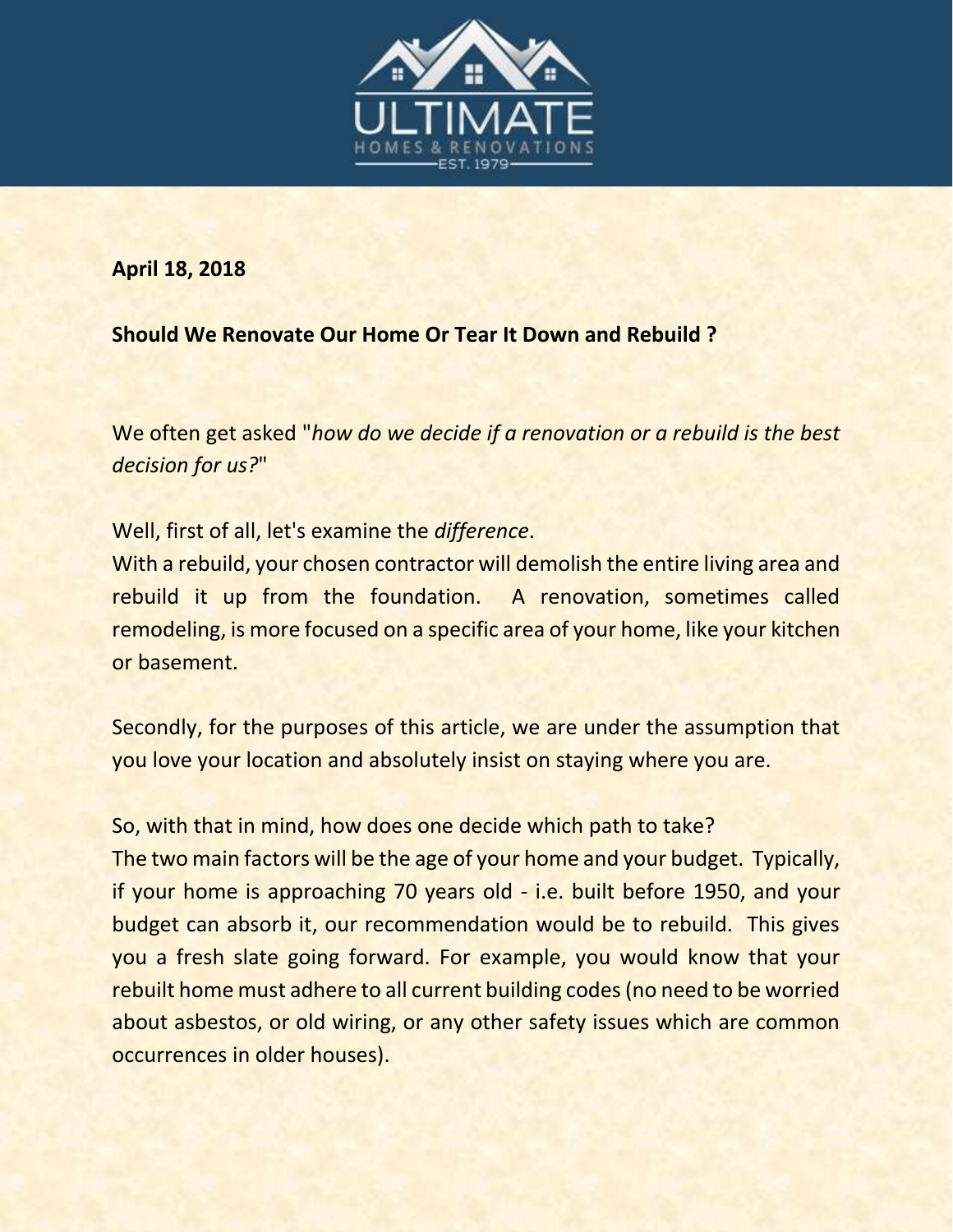

There are additional advantages to this approach, as well. Since you are starting over, there is less time required for integration between old and new areas – this can be a tedious and difficult process, although our interior design team always seems to execute this task remarkably well. Keep in mind also that options expand greatly with a rebuild - a typical example is a 10' ceiling height throughout your home. This is a simple feature to accommodate, structurally, during a rebuild but is often a difficult change to make in a renovation, where the home's existing blueprint will impose limitations.

Lastly, if your mindset is long-term, it is usually a better financial decision to rebuild, despite the extra cash required initially. The reason for this is the entire home gets an overall "reset" and it is therefore more likely to hold or increase its value going forward.

As with any decision like this, there are some disadvantages to consider. With a rebuild, you'll have to move temporarily (try to find a Contractor who can offer you accommodations), whereas with a renovation you can usually stay in your home during the process. You may also have some neighbour or community factors to consider.

If you would like some additional information on this topic, or any other, please don't hesitate to give us a call.

> *Serving Calgary and Edmonton Since 1979* **Calgary** [403.287.3122](tel:4032873122) (24/7) **Edmonton** [780.430.6441](tel:7804306441)